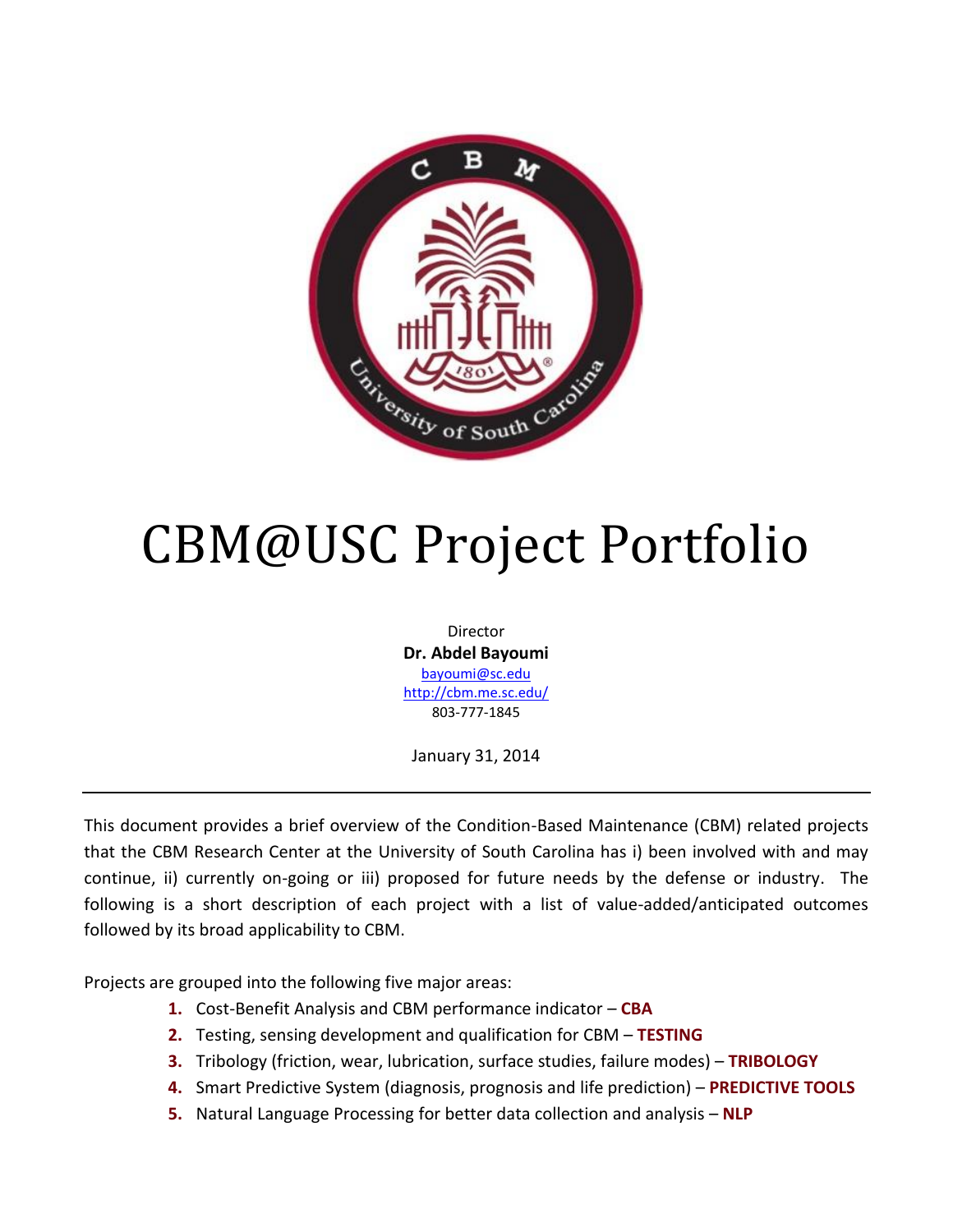## **1. Cost-Benefit Analysis and CBM Performance Indicators (CBA):**

## **Cost-benefit analysis is used to evaluate the value added to a system by implementing onboard sensing, HUMS and CBM methodologies.**

## **a. CBM Performance Indicator: Value Engineering Through Cost-Benefit Analysis:**

This project looks at the additional costs for CBM compared to other traditional maintenance processes. Value added is addressed by quantitative benefits like cost savings, qualitative benefits (such as sense of safety, performance) and time savings. The financial effectiveness of CBM implementation on aircrafts is examined by developing a generic cost-benefit analysis (CBA) model. The model would account and convert relevant aspects of costs and benefits into a single unit of measurement which is dollar value and determines the cost-benefit ratio. Possible outcomes include:

- understanding of users' perspective to safety and performance to understand the creation of incentives for Army personnel at all levels to adopt CBM
- a model for estimating qualitative benefits in terms of a dollar value, and estimation of amount of time saved
- integration of quantitative and qualitative benefits
- a model for measuring financial effectiveness of CBM implementation

This value model tool could be used by commercial and military groups looking to implement CBM practices to determine financial/engineering effectiveness.

#### *POC: Tanzina Zaman*

## **b. RIMFIRE Field Repairable T-700 Engines:**

This project involves utilizing RIMFIRE to determine a way to reduce field repairable T-700 engines from being sent to depot. A large portion of the engines found to be field repairable require only part replacement or benching/chamfering of airfoils. A checklist could be made for maintainers to quickly reference prior to sending engines to CCAD. For example, for airfoil erosion, the solution could be as simple as a card with a sample airfoil (to size) displaying green/yellow/red lengths that are acceptable (i.e. 15% chord reduction is green/good but 40% reduction is red/bad). Using this information, potential savings can be determined from implementing proposed changes. Possible benefits include:

- saving time and money by reducing the number of engines sent to depot
- increased engine and aircraft availability
- reduction in test flights due to engine replacement
- soldier and maintenance burden reduced
- operational support cost reduced

This methodology is being explored to other engines in the fleet.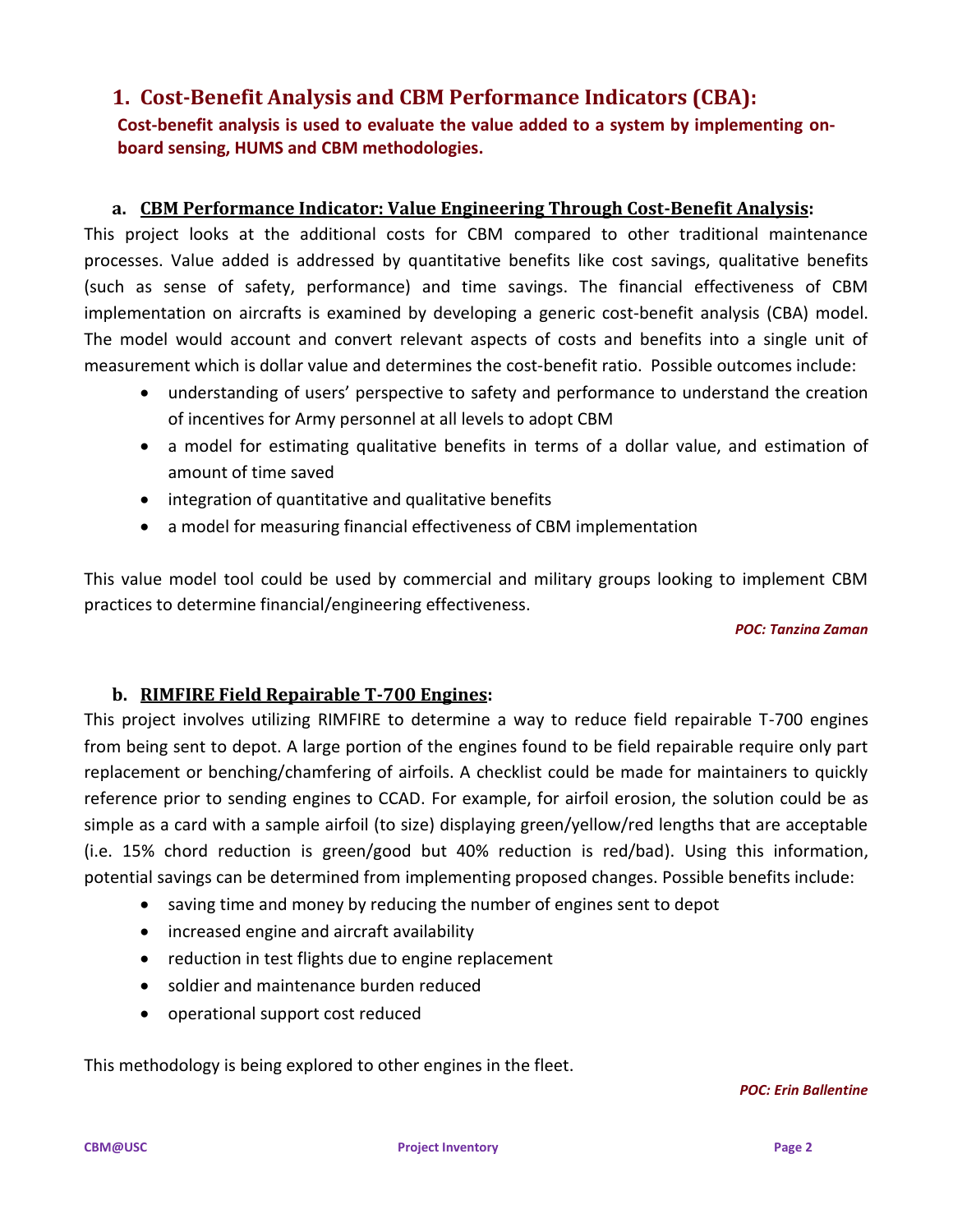## **c. Vibration Control Return on Investment for Apache AH-64D**

This project examines the benefits of implementing main rotor blade wedges on the AH-64D aircraft. The wedges are placed on the blades of the aircraft to reduce vibration, much like a fan blade balancing kit corrects wobble in ceiling fans. The analysis predicts the material and operational costs that will be avoided by using wedges instead of bending trim tabs (the current balancing method). Value-added benefits include:

- quicker, easier, and more accurate than bending trim tabs
- reduced maintenance time and required number of rotor smoothing events
- elimination of trim tab washout as a fault, leading to decreased blade demand
- lower vibration levels experienced in overall aircraft
- three of four CBM objectives are affected: the soldier and maintenance burden is reduced, operational support cost is reduced, and aircraft availability is increased
- 10-year return on investment between 9.8:1 and 23:1 for the current rate of flight and a range of projected peacetime flight hours

ROI can also be determined for implementation of wedges on other aircraft.

*POC: Erin Ballentine*

# **2. Testing, Sensing Development and Qualification for CBM (TESTING): This area encapsulates USC's testing methodologies, test stands and associated component testing and sensor testing.**

## **a. AH-64 Tail Rotor Gearbox Study:**

This project involves component testing of the tail rotor gearbox under seeded fault conditions. The fault under examination was of the tail rotor gearbox leaking grease through its input and output seals. An experiment was designed to create a worst-case scenario for a leaking output seal on three different high-life gearboxes, which were to be run for 500 hours in a seeded fault condition. The test objective was to demonstrate that aircraft with leaking output seals could continue to operate until a scheduled phase maintenance. Although previously considered impossible, during the study it became evident that grease freely moves from the main gear compartment into the static mast. As a result, the output seal leaks caused lubricant starvation on the gear mesh surfaces, ultimately leading to catastrophic failures of the input gear teeth. The three gearboxes tested survived 490, 487, and 573 hours after fault seeding, and numerous vibration and thermal observations were recorded as the gearboxes approached failure. Value added includes:

- changed maintenance practices fleet-wide
- new output seal removal tool was designed by USC and is currently used in the field
- improved aircraft airworthiness
- reduced part costs, necessary downtime, and labor requirements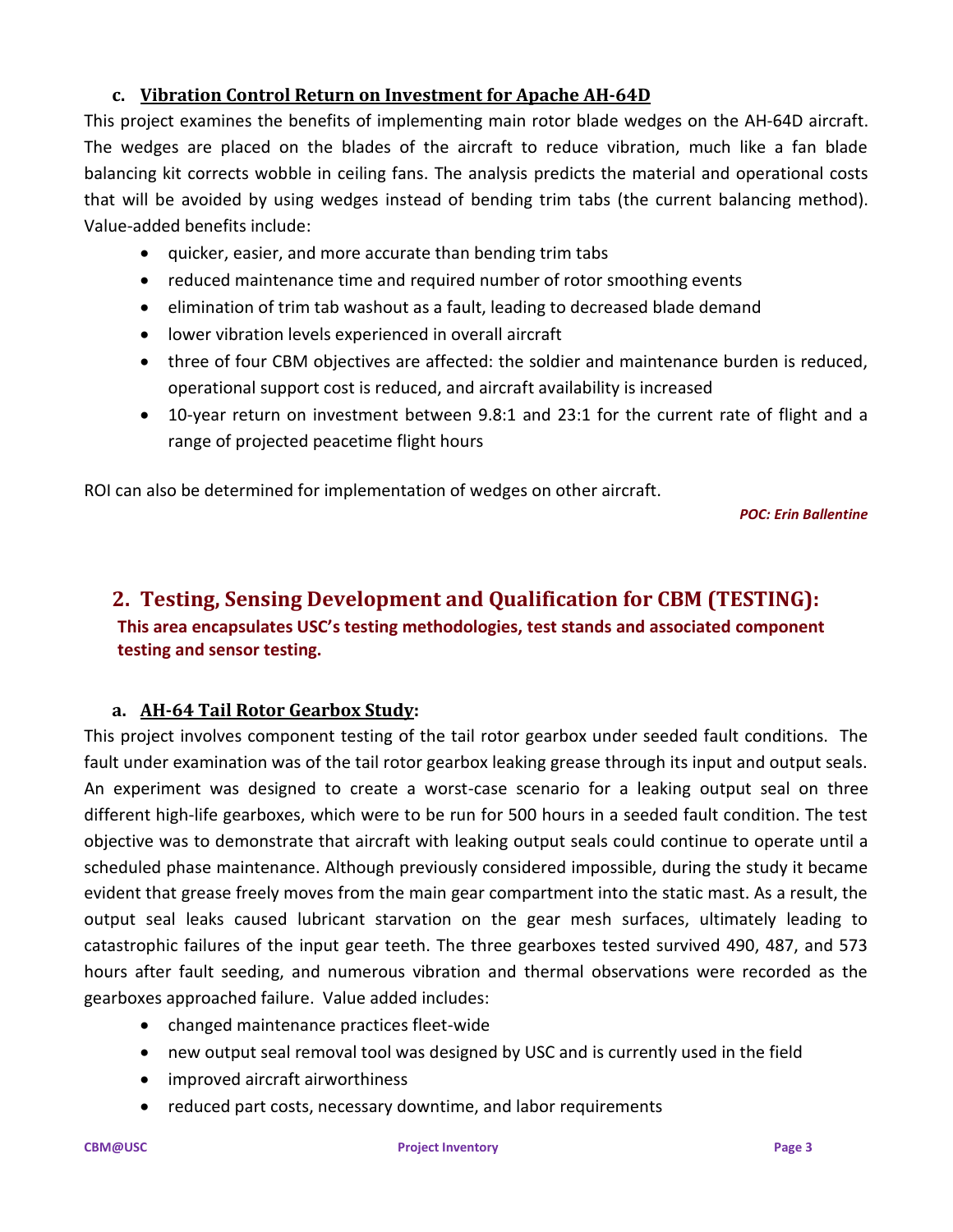## **b. Implementation of the Tail Rotor Swashplate on the Tail Rotor Drive Train Test Stand(AED):**

The tail rotor swashplate (TRSP) was added to the TRDT test stand to increase testing capabilities. To implement these changes, new components including the TRSP, spherical bearing, and hydraulic cylinders were added to the test stand to allow for swashplate testing. The test stand can replicate the loads that are normally experienced by the swashplate during flight. An additional benefit is that more sensors can be tested. For example, adding strain gauges to the pitch links creates the opportunity to verify the pitch link loads, and to also quantify the load experienced during regular aircraft operation.

*POC: Travis Edwards*

## **c. Main Rotor Swashplate Test Stand (AED):**

This test stand is designed to test the main rotor swashplate for an Apache helicopter. The stand uses an electric motor to spin the swashplate at the actual speed of the helicopter. Hydraulic cylinders are used to input loading conditions seen during flight. Vibration data is collected and processed from the swashplate through the MSPU (Modernized Signal Processing Unit). Benefits include:

- can easily be modified to test other aircraft main rotor swashplates such as Blackhawk, Chinook, etc.
- allows for development of new CIs and refinement of existing CIs
- speed of drive motor is easily changed, so over speed testing can be conducted easily
- hydraulics can be used to apply large forces for overload testing

*POC: Thomas Hartmann*

## **d. Advanced Vibration Sensing Radar (ADVISER) for Condition Monitoring of the AH-64 Tail Rotor Drive Train System (Honeywell):**

This project was to test Honeywell's ADVISER sensor and its potential diagnostic and prognostic capabilities. This was done using AH-64 tail rotor drive train components. The ADVISER is a non-contact sensor that uses a 24GHz Doppler radar to transmit RF energy to the targeted component and the RF energy is reflected back from the targeted surfaces and edges. The sensor measures the phase change between input and output signals caused by the target displacement. The ADVISER sensor has a wide field-of-view giving it the capability to monitor more than one component at a time. Benefits include:

- new non-contact sensor for CBM use
- platform independent
- reduction in the required number of sensors and consequently overall weight

*POC: Alex Cao*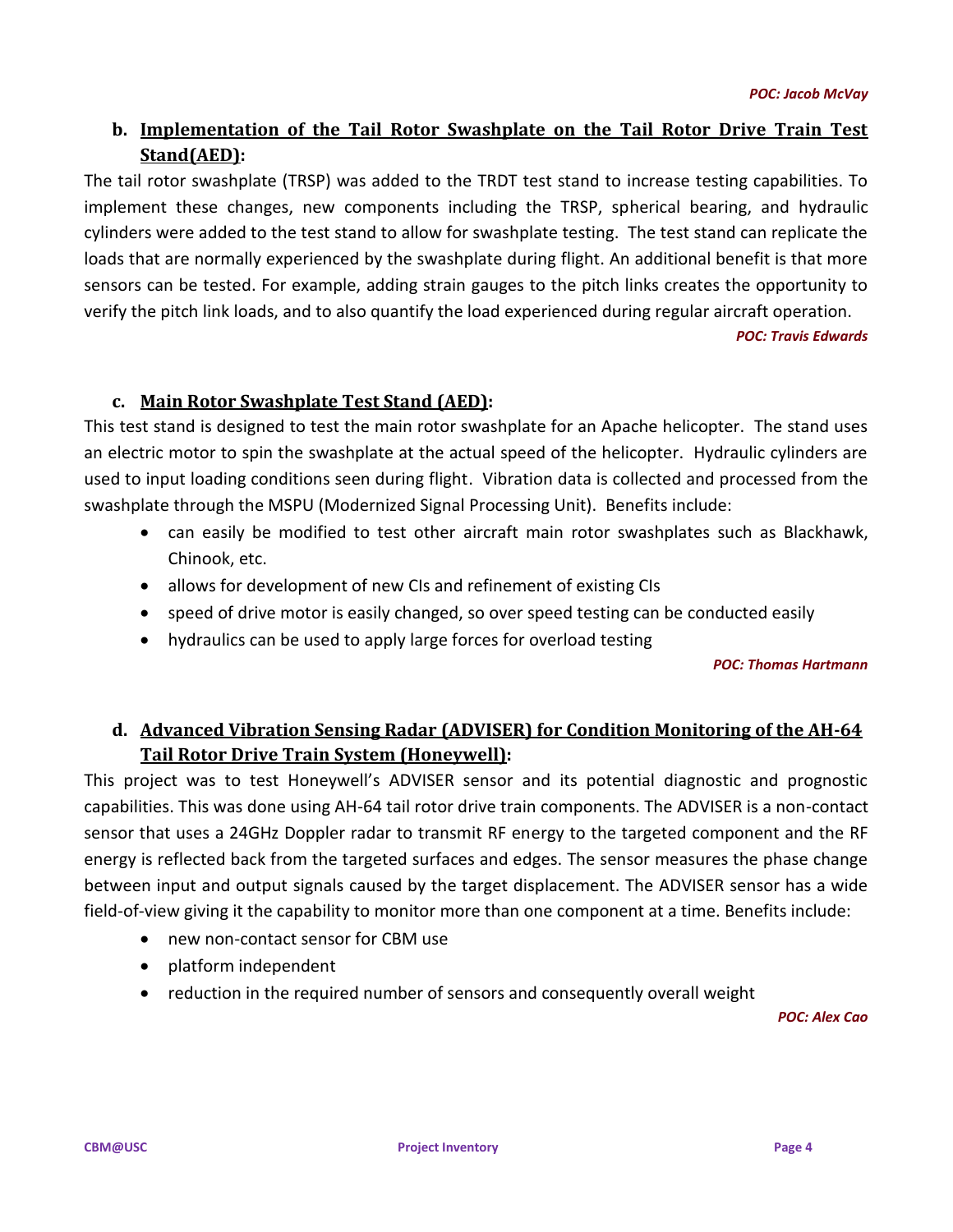## **e. Rotor-Head Test Stand and CBM Analysis (pending proposal to Boeing):**

This pending project is a USC proposal to Boeing to support their effort to use a full-scale Rotor-Head Test Stand for the AH-64E main transmission (XMSN). Boeing proposes to use USC's capabilities to accomplish the following tasks:

- i. use the Tail Rotor Drive Train (TRDT) test stand to support the development of surface acoustic wave (SAW) torque sensor for tail rotor shafts
- ii. support the development of CI algorithms to detect failure of planetary stage gear and bearing
- iii. support interim power rating project
- iv. use the TRDT and Main Rotor Swashplate (MRSP) test stand to support the validation of Honeywell's miniature ADVISER sensor for HUMS integration
- v. use the TRDT and MRSP test stand to support the development and validation of MicroStrain's wireless module to measure strain on the main transmission

Potential project benefits include:

- rotor-Head Test Stand for CBM testing at USC
- development of new sensors and sensor systems for CBM use (SAW, ADVISER, MicroStrain wireless modules)
- interim power rating methodology for the ageing of drive train components under variable power loads
- CI algorithms to detect failures in planetary stage gears and bearings systems

*POC: Alex Cao*

## **f. Dependence of Vibration Characteristics on Grease Service Levels in an Intermediate Gearbox:**

This project involves determining if a correlation exists between the grease service level and the vibration magnitude of the intermediate gearbox (IGB). To detect physical changes in helicopter components, condition indicators (CI) are calculated using various algorithms. However, there are limitations on the extent at which CIs can detect problems since each of these algorithms is targeted to a specific fault. Currently, no CI can directly detect grease loss in the IGB so the service level has to be checked every 25 flight hours by a maintainer. Potential outcomes could include:

- confirmation of current maintenance practices (for no correlation); thus strict grease level monitoring system is less crucial to the health of the helicopter
- potential increase accuracy of fault characterization (if correlation exists); variation in the grease level will have an effect on CIs

#### *POC: Travis Edwards*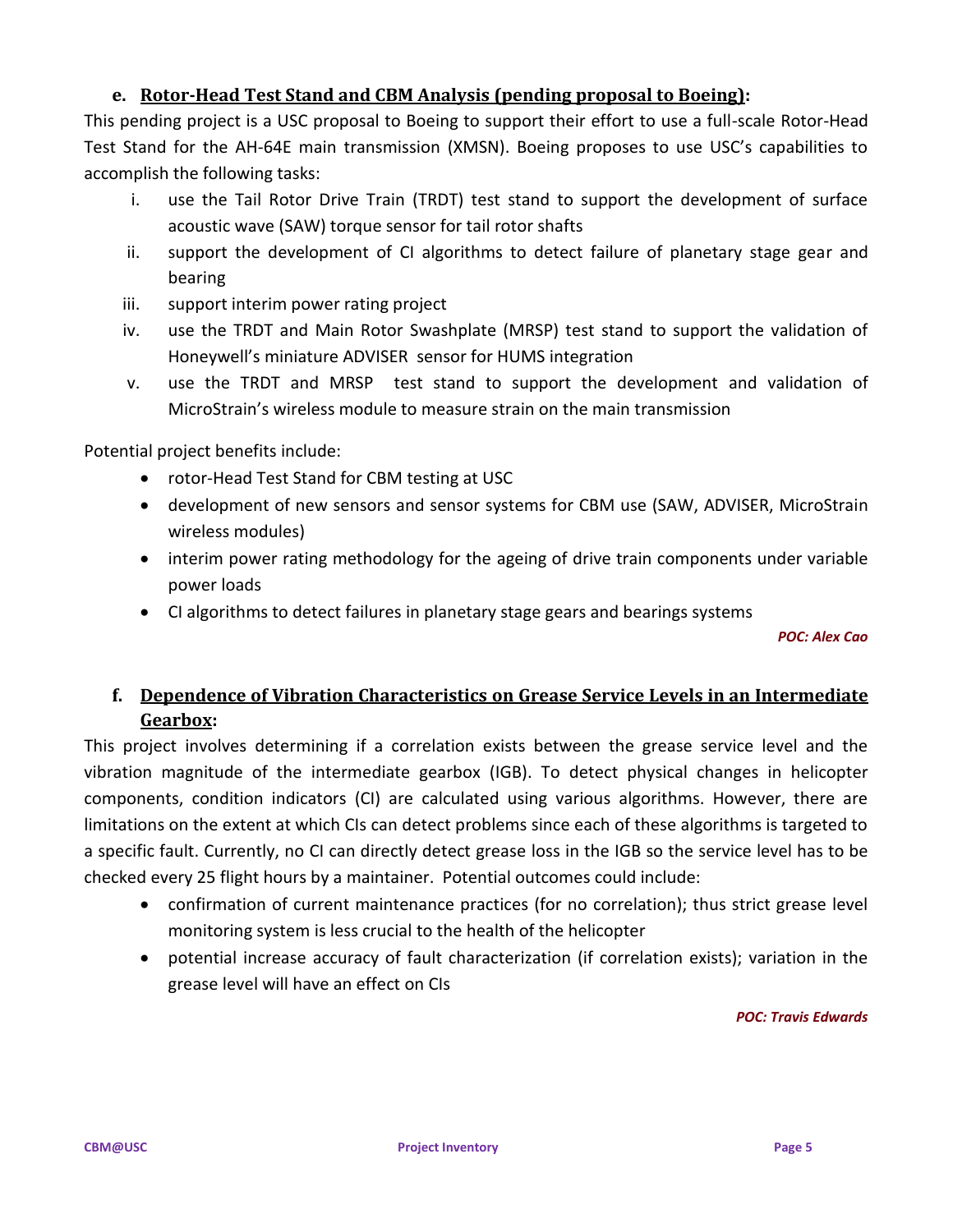## **g. Improved Tail Rotor Tachometer Clearance (AED):**

This project's purpose was to evaluate a new tail rotor tachometer design for the AH-64D Modernized Signal Processing Unit (MSPU). The old tail rotor tachometer design for the MSPU required a gap between 0.022 and 0.024 inches. This very small gap was troublesome to maintain in the field for extended periods of time. Also, the current tachometer sensor has exhibited reliability problems just after installation, which may be related to its low tolerance gap requirement. A new tail rotor tachometer design would permit a larger gap, and hence increase its ease of use and reliability. Different tachometer designs were tested at two speed configurations on the test stand, FPG101 and FPG70. Value-added outcomes include:

- current tachometer design could be taken with a gap of 0.043 inches (nearly doubled the current limitation)
- new tachometer interrupter allowed surveys to be taken with a gap of 0.25 inches, which was the maximum allowable tolerance for testing

#### *POC: Travis Edwards*

## **h. No-Load Test Stand:**

The no-load test stand is capable of being used as either a preliminary test bed for components before moving to the full-load test stand or reconfigured to accommodate other drive train systems. Currently, the no-load test stand is set up similarly to the tail rotor drive train test stand. The test stand is driven by a 5 horsepower motor and has no misalignment. When configured to be a UH-60 test stand, the tail rotor drive train output motor is turned 180° to accommodate a Blackhawk tail boom and the input motor is slid down the rails to be used on the drive train. This configuration allows the test stand to operate up to 150% of the operational power of the aircraft. Value added includes:

- allows for full speed testing of components without the added sensor noise from applying a torque load
- highly configurable for testing of a multitude of components across multiple rotor drive trains

#### *POC: Jacob McVay*

## **i. Research and Development (R&D) Test Stand:**

Conceptually, the R&D test stand can be used as a preliminary or single component test stand much like the current configuration of the no-load test stand. In the past, single bearings have been tested, but the test stand could easily test items such as single gearboxes, hanger bearings, transmissions, etc. The R&D test stand is highly configurable allowing for various test configurations. The test stand is currently wired with power and sensor boxes to accept accelerometers and thermocouples and fed into a data acquisition system in a weatherproof enclosure. Value added includes:

- testing smaller components that don't require the power and strengths of the TRDT or noload test stand
- testing components in a controlled instrumented environment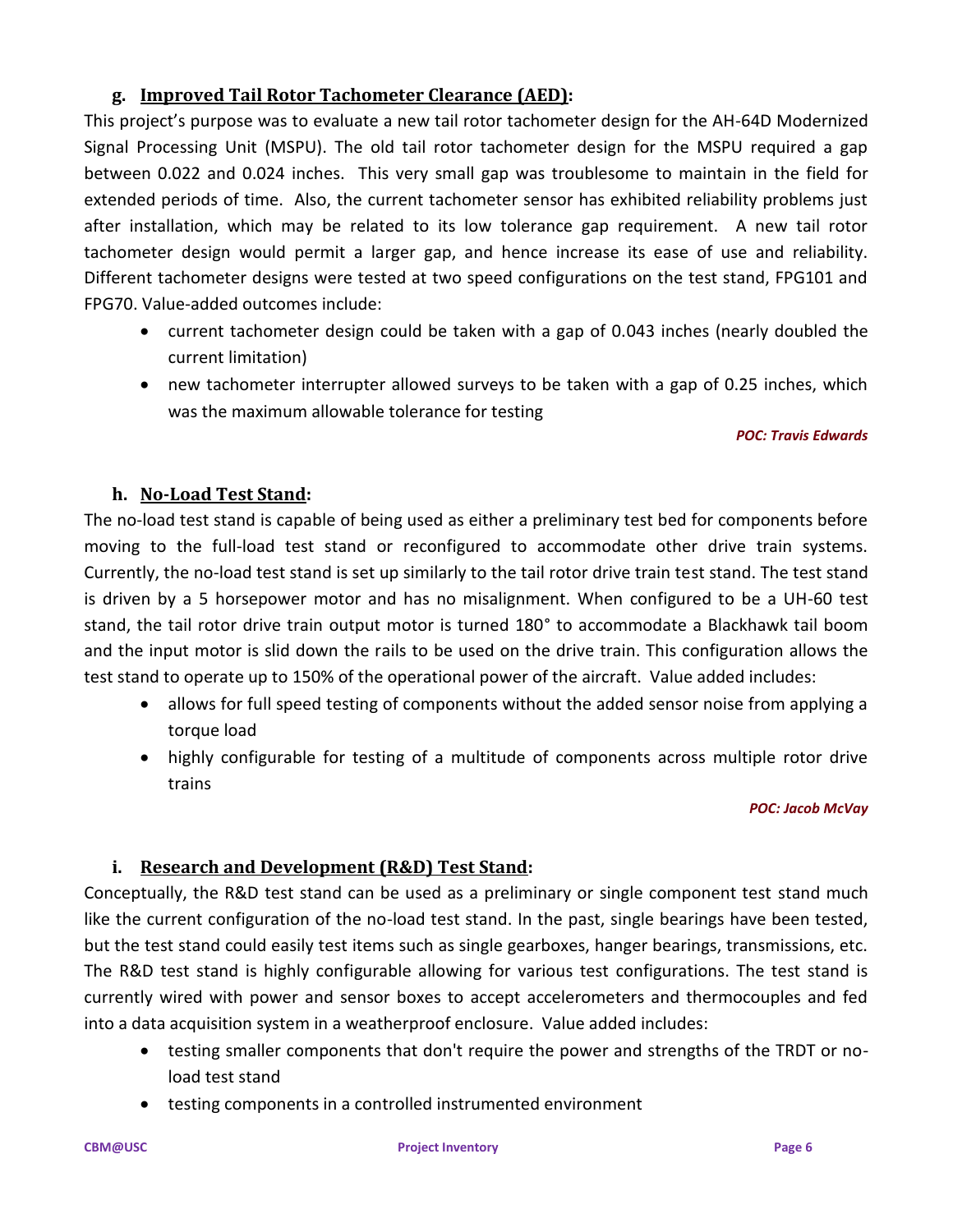- lower testing costs
- educational component for students

The R&D test stand is academically supported and is also used for educational purposes as a learning tool for students.

*POC: Jacob McVay*

# **3. Tribology (friction, wear, lubrication, surface studies, failure modes) (TRIBOLOGY):**

## **Tribology is the study of friction, lubrication and wear to improve understanding of a lubricant's behavior in aircraft.**

## **a. Nano-lubricant Additives in AH-64 Intermediate Gearbox (NEI):**

This project in partnership with NEI aims to increase the performance of the intermediate gearbox. This is done by investigating and testing different nanoparticle additives in Mobile Aviation Gear Lubricant (AGL) as a potential improved lubricant in a proof-of-concept study. Lubricant leaks in drivetrain gearboxes still remain a key issue and a common fault in the field. Nanofluids have proven to be efficient for heat transfer for better cooling purposes and extending the component's life by increasing the thermal and rheological properties of fluids. This is achieved through the incorporation of nanoparticle additives to boost thermal conductivity with maintaining a minimum impact as much as possible on viscosity. Thermal and vibration condition indicator (CI) characteristics from the gearbox were measured using rheometers and viscometers available in USC's chemical engineering facilities. Results showed benefits including:

- temperature of the gearbox containing nanofluid operated 20°F cooler than its counterpart AGL which had no nanoparticles
- nanoparticle additives with AGL can be used as a lubricant in gearboxes to improve performance (e.g. lower operating temperature) in other aircraft
- some vibration and CI responses from the nanofluid were less in magnitudes than those from the base AGL with no nanoparticles

This has led to a potential future collaboration with GasTOPS and South Carolina Army National Guard on debris analysis for lubricants.

#### *POC: Kareem Gouda*

## **b. Implications of Simultaneous Mechanical and Thermal Loads on the Rheological Properties of the Grease in AH-64 Helicopter Gearboxes:**

**CBM@USC** Project Inventory **Project Inventory Page 7** This project deals with changes in the rheological properties of the grease used in the tail rotor and intermediate gearboxes of the Apache AH-64 helicopter when subjected to simultaneous mechanical and thermal loads within its operating temperature limits. It was observed that there is a significant reduction in apparent viscosity over the shear rate range tested. This reduction in apparent viscosity might lead to inadequate lubrication in contact regions between teeth thus accelerating tooth wear. To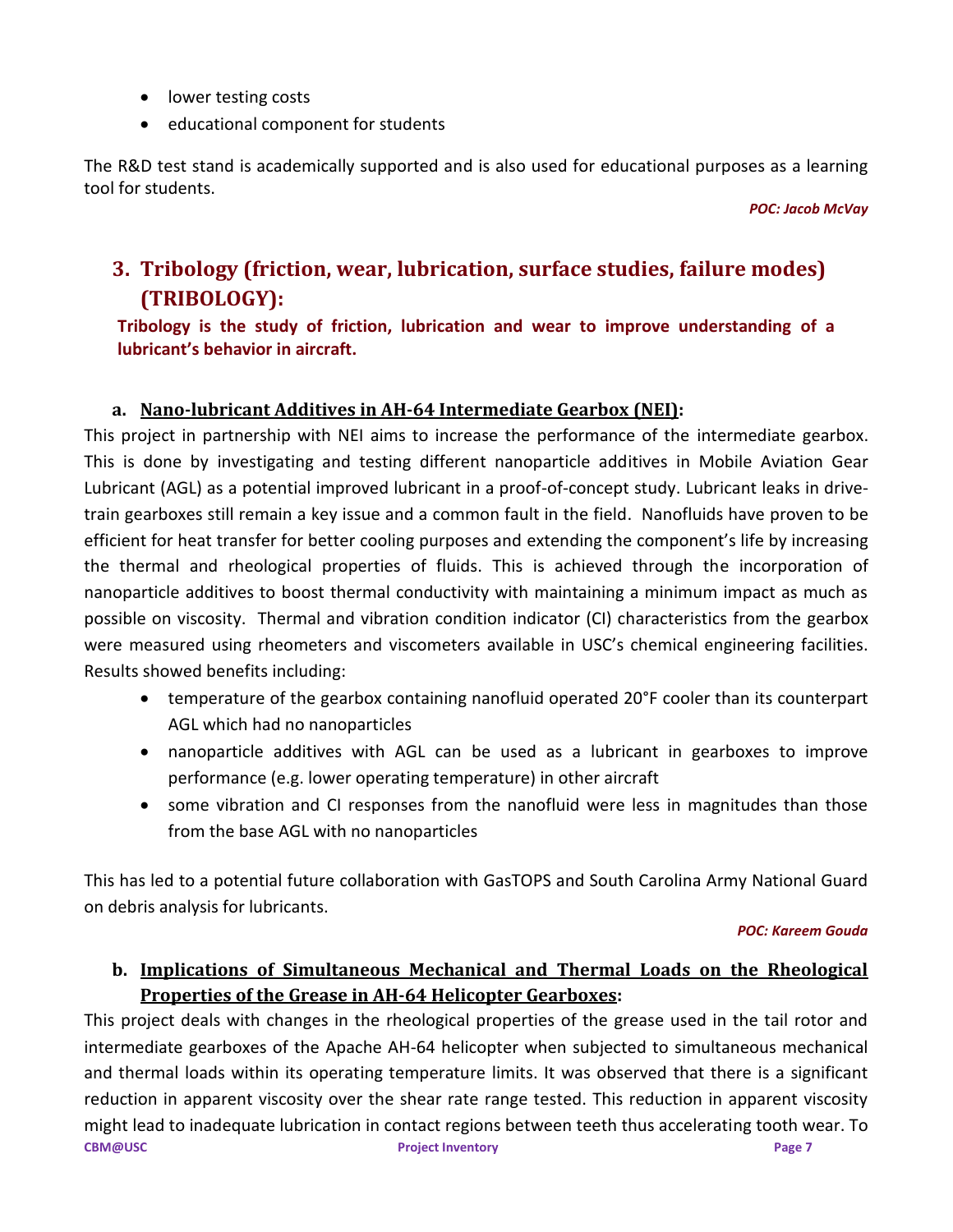verify if the change in properties was due to temperature alone, studies were conducted on grease samples heated in a convection oven at 195°F. Results showed that the effect was not solely due to temperature alone. However when simultaneous mechanical and thermal loads were applied, there was a dramatic change in the rheological properties of the grease. It was observed that the grease reaches a stable or a metastable state and thereafter it does not seem to have much change in apparent viscosity either with operating conditions or time. The grease in this stable or metastable state has significantly different rheological properties than the virgin grease. Value-added benefits include:

- increased knowledge of the rheological properties of grease used in gearboxes with regard to lubrication, temperature and performance
- integration of oil analysis within existing CBM infrastructure; strives to increase the overall efficiency of real-time health monitoring systems for wetted components

*POC: Jacob McVay*

# **4. Smart Predictive System (Diagnosis, Prognosis and Life Predictions) (PREDICTIVE TOOLS):**

**The smart predictive system aims to fuse data from theoretical simulation models with empirical test stand data to develop diagnostic, prognostic, and life prediction algorithms.**

## **a. Higher-Order Spectral (HOS) Analysis of Vibration Signals:**

This project involves using higher-order spectral analysis for diagnostics and characterization of vibration signals. Traditional linear spectral analysis techniques of the vibration signals, based on autoand cross-power spectra, are common tools for diagnoses of rotating components. However, linear spectral analysis techniques are of limited performance in diagnostics when various spectral components interact with one another due to non-linear or parametric processes. In such a case, nonlinear spectral analysis techniques (HOS analysis, also known as Polyspectral analysis) are recommended to accurately and completely characterize the vibration signals. HOS are frequency domain representations of higher-order correlation functions that investigate nonlinear dependency among signal components. Value-added benefits of HOS include:

- more robust and accurate diagnostic models for components in the aircraft
- yields additional information that can be used to gain more knowledge and get more accurate diagnostics than classical spectral analyses
- provide more information that describes the root cause of certain frequencies appearing in the vibration spectrum where classical spectral analysis is usually not sufficient

These Higher-Order Spectral techniques can be used on any aircraft's sensor data (of rotating components) to yield additional diagnostic information compared to traditional condition indicators.

*POC: Dr. Mohammed Hassan*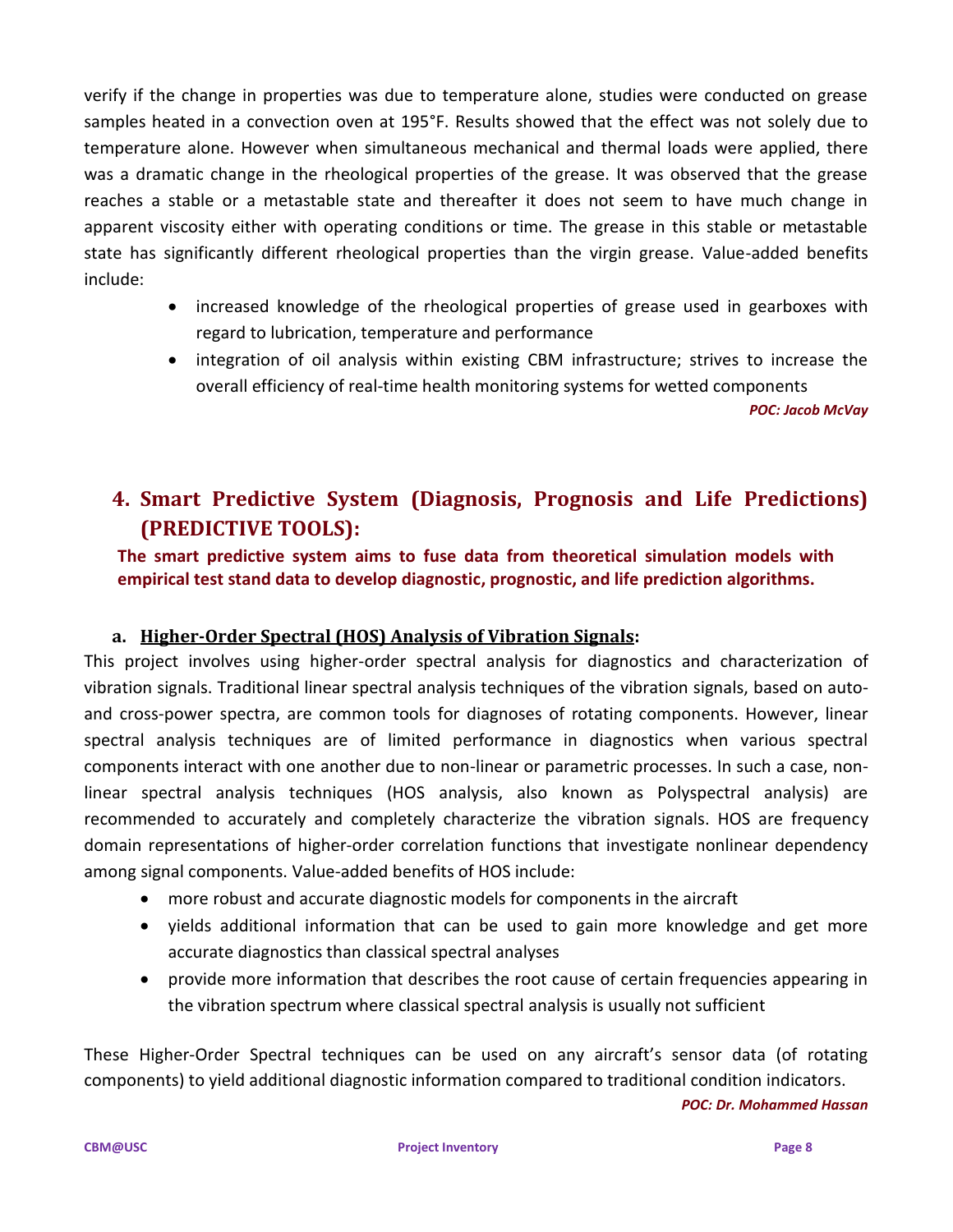## **b. Planetary Gear Failure Algorithm Solution (pending proposal to Boeing)**

This pending project is a USC proposal to Boeing to provide a theoretical planetary gear failure algorithm solution. USC proposes to provide a theoretical framework relating planetary gear system inputs and outputs. The framework would consist of multi-component sub-assembly models that will be integrated into planetary gear failure detection techniques for the tail rotor drive idler gear within the AH-64E XMSN. This would allow prediction of planetary gear failures under a variety of simulated conditions. This will be accomplished through a variety of relevant simulation models (dynamic, thermal, stress etc.). USC will demonstrate the reliability and robustness of the simulation and modeling capability of the proposed algorithm solution by correlating the simulated response with condition indicators from test stand data. Potential project benefits include:

- integrated models and simulations for the prediction of future component condition or remaining life under expected conditions for a variety of failure conditions
- increased reliability of planetary gear components and affected systems
- more efficient and effective use of sensors for early detection of component failure
- CBM tool in the design of components

#### *POC: Dr. Josh Tarbutton*

## **c. Rotorcraft Predictive Maintenance (in partnership with IBM):**

This pending project in partnership with IBM is looking at using data mining techniques on aircraft maintenance data to extract useful relationships for CBM in building a smart predictive system. Data will be collected from different sources, such as ULLS-A (aircraft logbooks), HUMS (aircraft sensor data) and test stand data. Using IBM's Predictive Maintenance and Quality (PMQ) software, statistical predictive models will be built from the data fusion of these qualitative and quantitative data sources. Potential benefits include:

- predictive tools for remaining useful life at the aircraft and fleet level; dynamic prediction based on actual condition
- predictive tools for component failure; potential to extend time between overhaul
- causal factors to remaining useful life and component failure; correlation of maintenance actions to causal factors
- proactive planning of future maintenance schedules and actions

*POC: Alex Cao*

# **5. Natural Language Processing for Better Data Collection and Analysis (NLP):**

**Natural language processing is the process of converting natural human speech or writing (such as logbooks, reports, emails etc.) into a computer understandable form.**